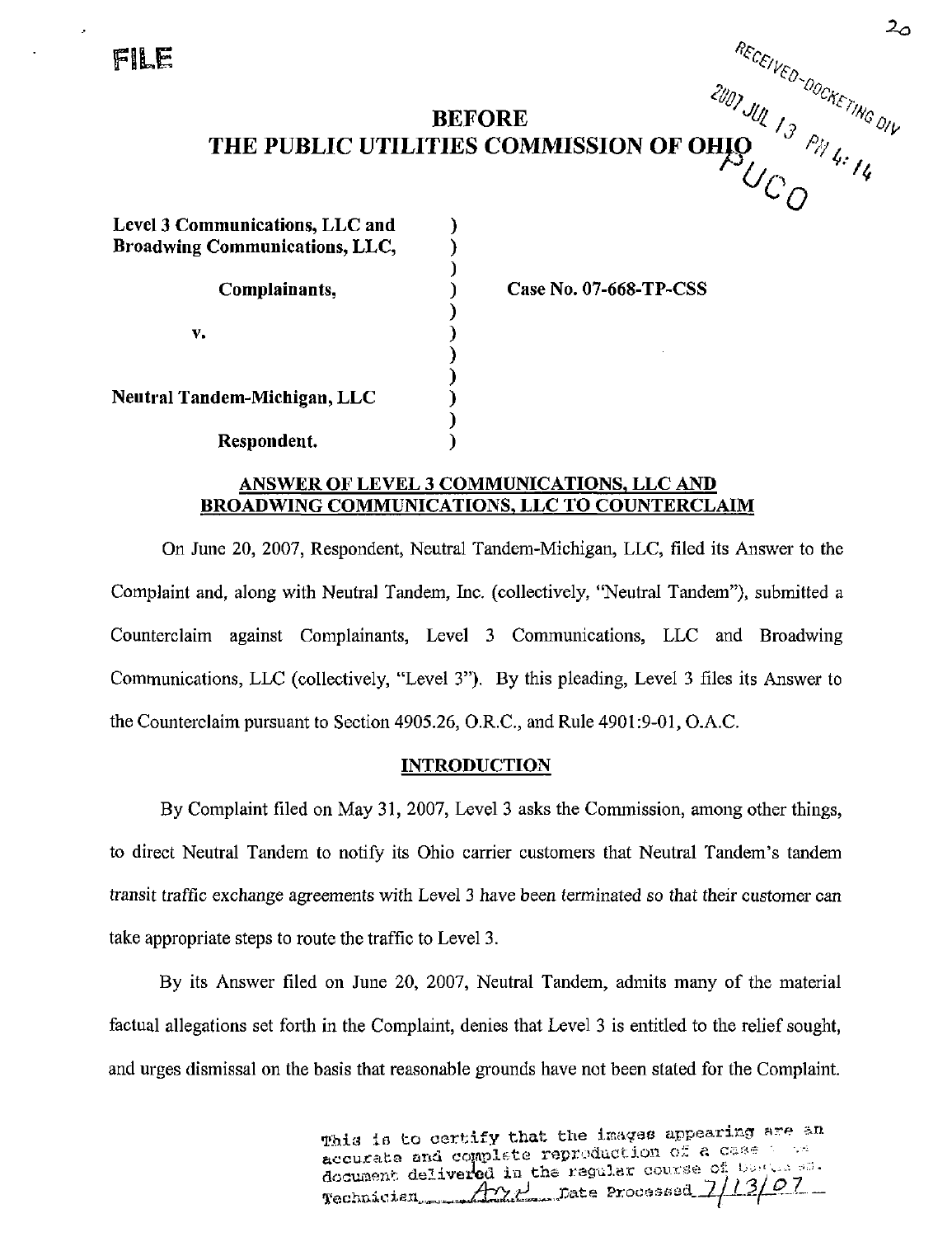By its Counterclaim, Neutral Tandem asks the Commission to order Level 3 to maintain its interconnection with Neutral Tandem on the basis that Ohio law obligates Level 3 to accept terminating traffic from Neutral Tandem on just, reasonable, and non-discriminatory terms and conditions.

Although the Counterclaim is phrased in terms of seeking "interconnection". Neutral Tandem is not seeking interconnection in the traditional sense. Rather, by its Counterclaim, Neutral Tandem seeks to radically alter the legal framework within which non-dominant, competitive local exchange carriers ("CLECs") operate in Ohio. Neutral Tandem urges the Commission to mandate, contrary to all precedent and without legal authority that CLECs in Ohio must directly, rather than indirectly, interconnect with each other on terms established by the Commission, Neutral Tandem also argues that Level 3 (and other CLECs) must maintain direct interconnection in perpetuity and must terminate traffic from Neutral Tandem for free although Neutral Tandem, in turn, sells this same termination right to its carrier customers for a profit.<sup>1</sup> Such a change would dramatically alter the business relationships among CLECs. Indeed, nothing in state or federal law mitigates in favor of such a sudden and extreme overhaul of the long-standing framework for CLEC-to-CLEC interconnection.

The parties agree as to the essential factual background of this dispute. In short. Neutral Tandem has delivered traffic to Level 3 for more than two (2) years under various negotiated commercial traffic exchange agreements. Earlier this year, Level 3 exercised its negotiated contractual right to terminate the contracts by providing thirty (30) days' notice to Neutral

<sup>&</sup>lt;sup>1</sup> Neutral Tandem seeks to directly interconnect with Level 3 in order to pass transit traffic (traffic originated by Neutral Tandem's carrier customers). Other CLECs are, thus, indirectly interconnected with Level 3 via the voluntary tandem transit service function being offered by Neutral Tandem. If Neutral Tandem were to be granted the right to demand direct interconnection with free termination, every other CLEG could demand the exact same treatment from other CLECs.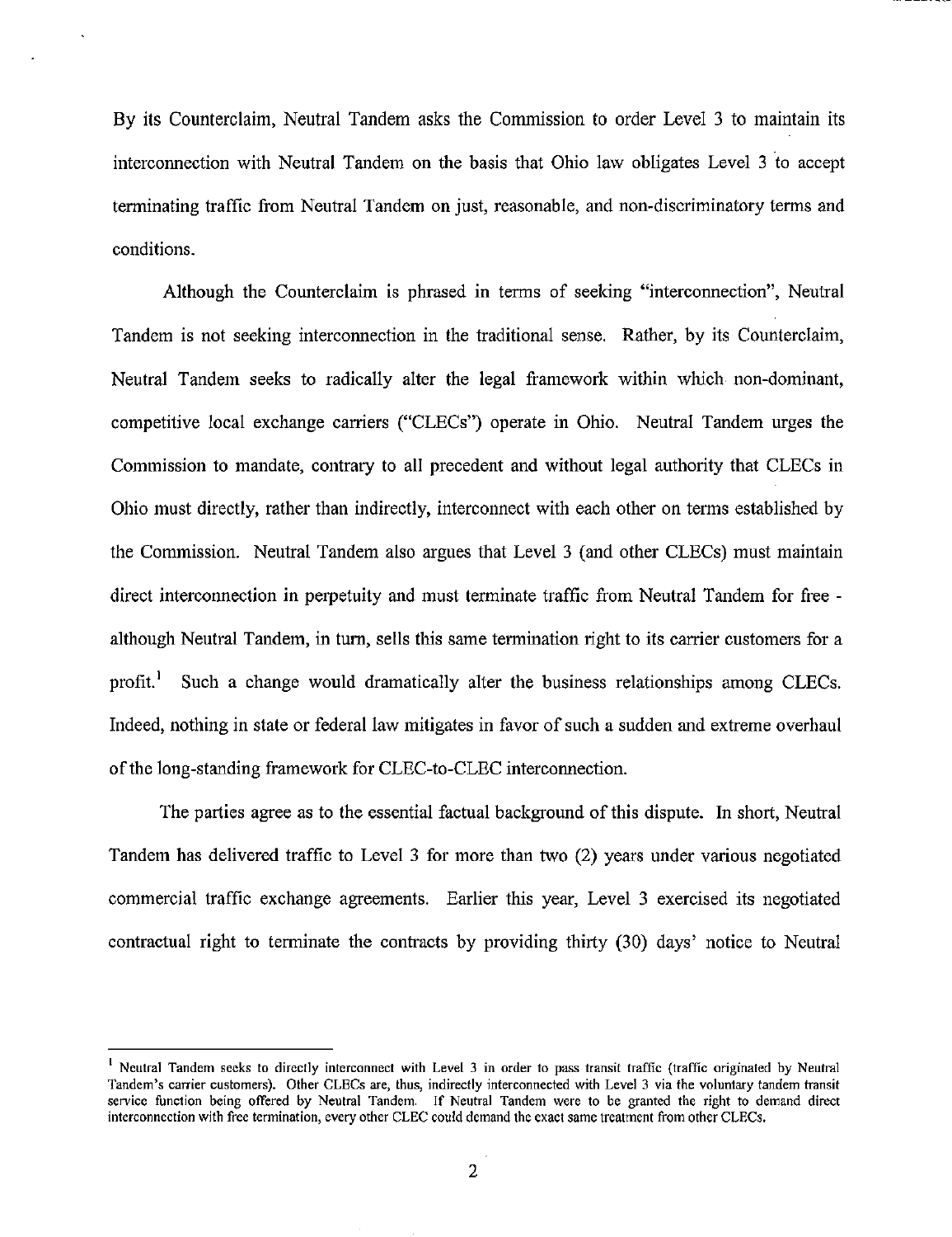Tandem. Neutral Tandem does not assert in its Answer, nor in any other state proceeding between the parties, that the contracts were unlawfully terminated.

The traffic exchange arrangements between Neutral Tandem and Level 3 have been defined by three agreements, two of which are relevant to this dispute. First, pursuant to a traffic exchange agreement dated July 6, 2004 (referred to in the Complaint and the Neutral Tandem Counterclaim as the "Level 3 Contract"), Neutral Tandem delivered "tandem transit traffic" (traffic originated by Neutral Tandem's customers, not by Neutral Tandem) to Level 3 for delivery. In exchange for terminating this traffic, Neutral Tandem paid Level 3 according to a formula contained in the Level 3 Contract. The Level 3 Contract was terminated by written notice delivered to Neutral Tandem on January 30, 2007, effective March 2, 2007. The effective date of termination was later extended by Level 3 to March 23, 2007. It has been the cornerstone of Neutral Tandem's negotiation position going forward that it would not pay Level 3 anything for the use of Level 3's network.

Second, under a Master Services Agreement dated February 2, 2004, Broadwing Communications, LLC purchased transit services from Neutral Tandem. This contract is referred to in the Complaint and the Neutral Tandem's Counterclaim as the "Broadwing Contract". Written notice terminating the Broadwing Contract was delivered to Neutral Tandem on February 14, 2007, effective March 23, 2007.

Finally, Level 3 entered into an agreement with Neutral Tandem and an amendment whereby Level 3 became a tandem transit service customer of Neutral Tandem for traffic originating on the Level 3 network (referred to in Neutral Tandem's Counterclaim as the "Originating Contract" and the "Originating Amendment"). This agreement is not relevant to this dispute although subsequent to the start of these regulatory proceedings, Neutral Tandem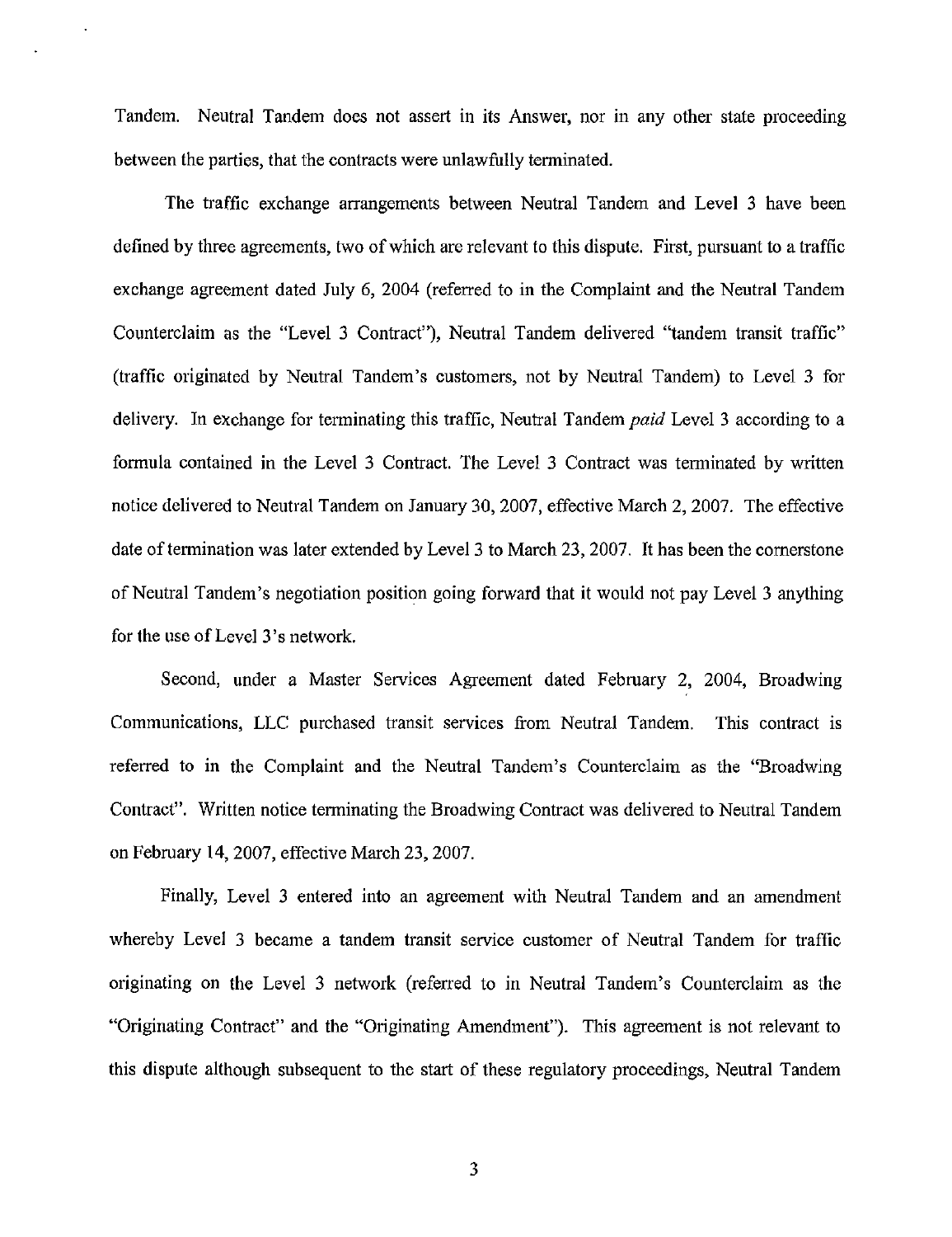informed Level 3 that the contract did not apply to Level 3's Broadwing affihate despite the agreements plan language.

When continued efforts to negotiate a revised commercial agreement proved unsuccessful. Level 3 informed Neutral Tandem both orally and in writing that it would work with Neutral Tandem on a migration plan that would eliminate any impact on the customers of either party as a result of the contract termination. When Neutral Tandem failed to cooperate on developing a migration plan, Level 3 decided to continue to terminate transit traffic received from Neutral Tandem, even though the contracts had been terminated, in order to prevent any end-user disruptions. Neutral Tandem has to date taken absolutely no steps to notify its customers or prepare for a traffic migration and unwinding ofthe relationship with Level 3.

Prior to filing its Complaint on May 31, 2007, Level 3 had reason to believe that Neutral Tandem had not notified its carrier customers that they should not send traffic destined to Level 3 through Neutral Tandem. Since the traffic routed through Neutral Tandem is destined to Level 3's end users, Level 3 is justifiably concerned that Neutral Tandem's refusals and failures could cause traffic bound for Level 3's customers to fail. Level 3 filed its Complaint in order to obtain the assistance of the Commission to compel Neutral Tandem to notify its Ohio carrier customers of the termination of Neutral Tandem's contracts with Level 3, and to require Neutral Tandem or its customers to route traffic over trunks that do not require the use of direct connections between Neutral Tandem and Level 3, such as through Neutral Tandem's own interconnection trucks with the ILECs.

 $2$  Furthermore, neither the on-going validity of the Originating Contract, nor the payment obligations it contains, are in dispute here. Neutral Tandem seeks to imply some irregularity or bad faith on the part of Level 3 regarding the execution of the Originating Agreement. What Neutral Tandem fails to mention is that it voluntarily entered into the Originating Agreement, and that it continues to receive its bargained-for compensation from Level 3. Neutral Tandem can terminate the Originating Contract and Originating Amendment per the terms of the contract. However, it has not done so presumably because it obtains compensation from Level 3 under those agreements. The Originating Contract and Originating Amendment constitute a separate and distinct relationship which is not at issue here. Neutral Tandem's rhetoric about the timing of the execution of the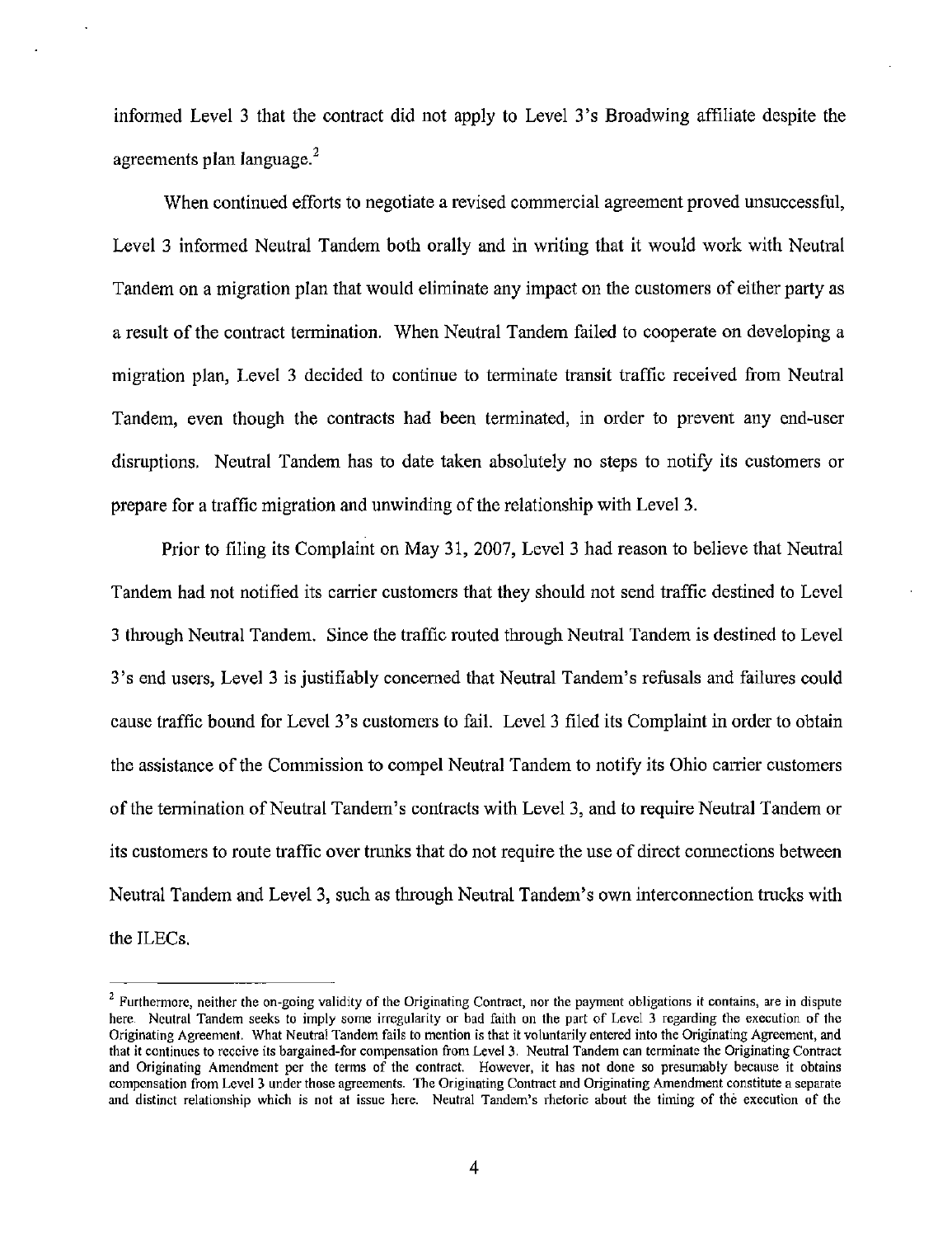#### ANSWER

Level 3 states as follows in response to the respective numbered paragraphs of the Counterclaim:

1. Upon information and belief, Level 3 admits the allegations contained in Paragraph 1 of the Counterclaim.

2. Paragraph 2 of the Counterclaim is a statement of the name, address, and telephone number for Neutral Tandem and its legal representatives in this action. In that there are no factual allegations set forth in Paragraph 2, no response is required by Level 3.

3. Level 3 admits the allegations contained in Paragraph 3 of the Counterclaim.

4. Level 3 admits the allegations contained in Paragraph 4 of the Counterclaim.

5. Level 3 admits that Paragraph 5 ofthe Counterclaim quotes language appearing in Section 4905.22, O.R.C. Answering further, Level 3 states that the statutory provision speaks for itself

6. Level 3 admits that Paragraph 6 of the Counterclaim quotes language appearing in Sections 4905.22 and 4905.35, O.R.C. Answering further. Level 3 states that the statutory provisions speak for themselves.

7. Level 3 denies the allegations contained in Paragraph 7 of the Counterclaim. As stated above. Level 3 has unilaterally decided to maintain the connection unfil Neutral Tandem notifies its customers and takes the necessary steps to unwind the connection properly in order to avoid the threat of service disruption.

8. Level 3 denies the allegations contained in Paragraph 8 of the Counterclaim as conclusions of law to which no responsive pleading is required.

Originating Amendment and the termination of the other contracts with Level 3 is irrelevant to this dispute and should be disregarded.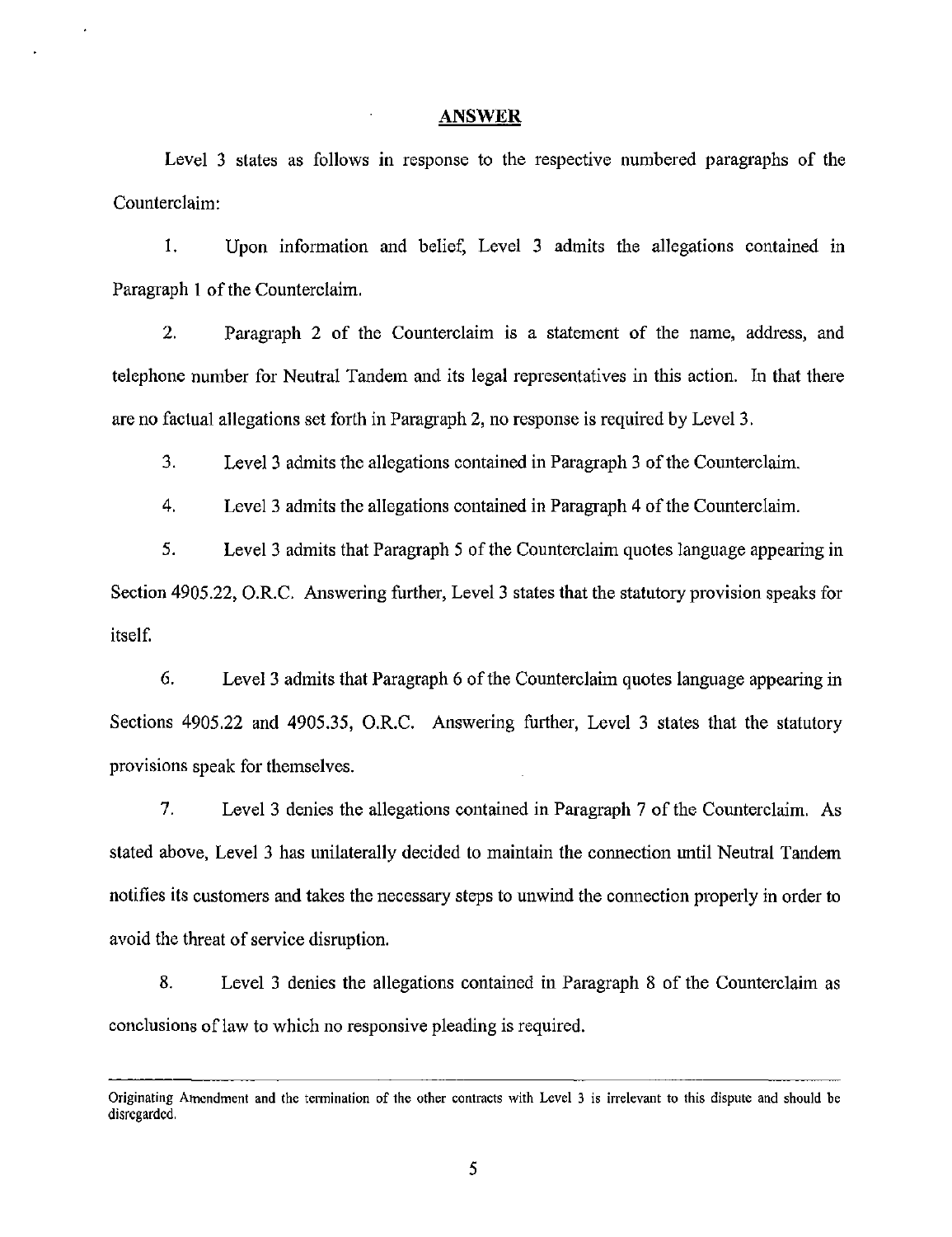9. Level 3 denies the allegations contained in Paragraph 9 of the Counterclaim. The consequences predicted in Paragraph 9 would only occur should Neutral Tandem fail to inform its customers of the termination of its contracts with Level 3 and to take such other steps as are necessary and appropriate to ensure uninterrupted service for the end-use customers.

10. Level 3 admits the allegations contained in Paragraph 10 ofthe Counterclaim.

11. Level 3 denies the allegafions contained in Paragraph 11 of the Counterclaim. Level 3 further answers that a customer of one non-ILEC may seek to call customers on another non-ILEC and that those carriers have the option of exchanging traffic via either direct or indirect interconnection. Level 3 contends that the majority of calls either originate or terminate on an ILEC or ILEC affiliate network.

12. Level 3 denies the allegations contained in Paragraph 12 of the Counterclaim. Level 3 responds that although ILECs are a traditional provider of "transit services", other carriers are capable of and provide third-party termination services.

13. Level 3 is without knowledge or information sufficient to form a belief as to the truth of the allegations contained in Paragraph 13 of the Counterclaim and, therefore, denies the same. Answering further, Level 3 reponds that Neutral Tandem has refused to provide support for this allegation in other state proceedings.

14. Level 3 is without knowledge or information sufficient to form a belief as to the truth of the allegations contained in Paragraph 14 of the Counterclaim and, therefore, denies the same.

15. Level 3 is without knowledge or information sufficient to form a belief as to the truth of the allegations contained in Paragraph 15 of the Counterclaim and, therefore, denies the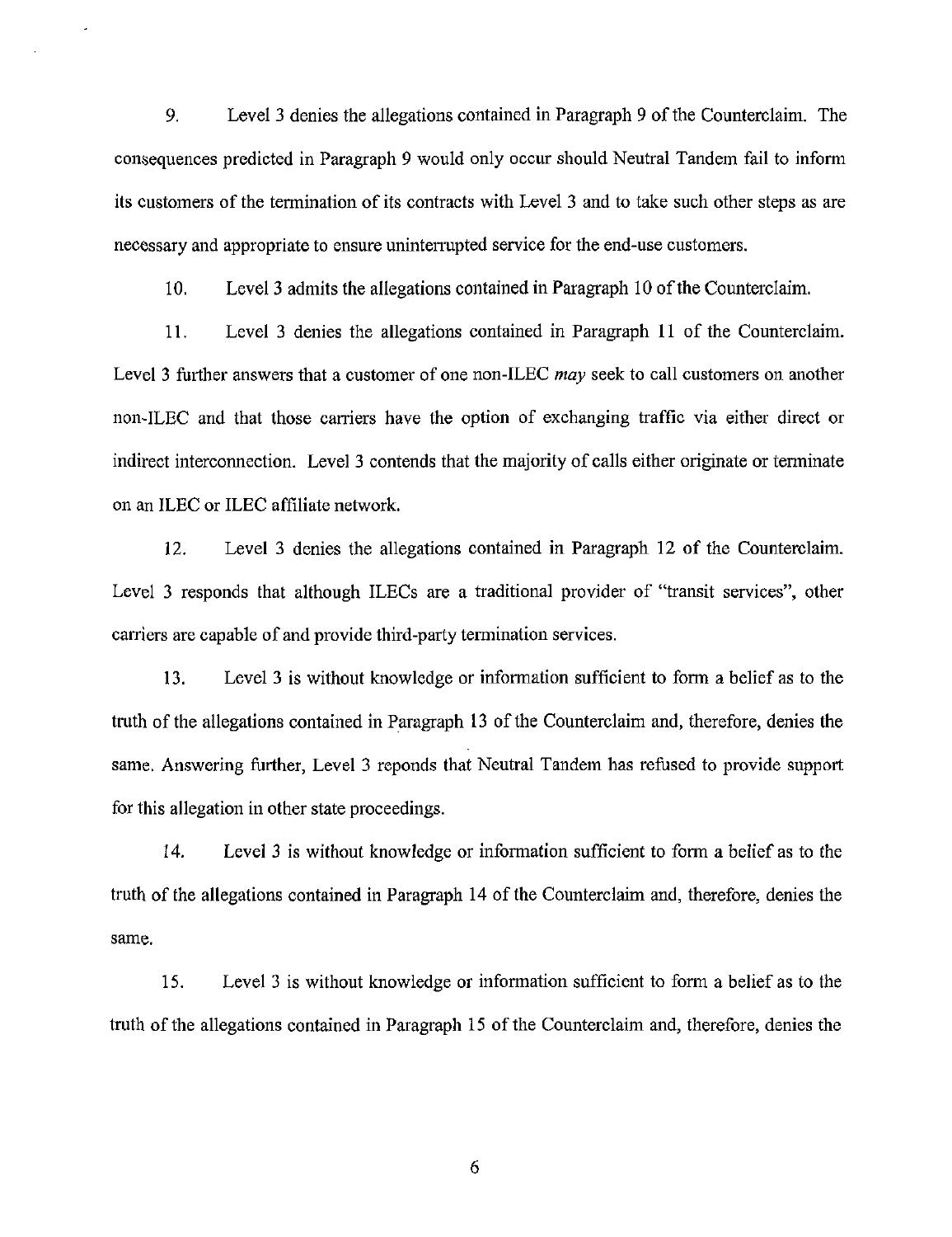same. Answering further, Level 3 responds that Neutral Tandem has refused to provide support for this allegation in other state proceedings.

16. Level 3 denies the statements contained in Paragraph 16 of the Counterclaim. Answering further, Paragraph 16 contains statements of opinion, are not factual allegations and, as such, do not require a further response by Level 3.

17. Level 3 is without knowledge or information sufficient to form a belief as to the truth of the statements contained in Paragraph 17 of the Counterclaim and, therefore, denies the same. Answering further, Paragraph 17 contains statements of opinion, are not factual allegations and, as such, do not require a further response by Level 3.

18. Level 3 admits the allegations contained in Paragraph 18 of the Counterclaim, but notes that Neutral Tandem sends significantly more traffic to Level 3 than Level 3 sends to Neutral Tandem. Level 3 further notes that it pays Neutral Tandem to accept traffic from Level 3 while Neutral Tandem seeks to have Level 3 accept traffic for free.

19. Level 3 admits the allegation contained in Paragraph 19 ofthe Counterclaim that Neutral Tandem delivers traffic to Broadwing, but denies that Broadwing send any traffic to Neutral Tandem for termination.

20. Level 3 denies the allegations contained in Paragraph 20 of the Counterclaim. Level 3 admits that it sends only a limited amount of traffic to Neutral Tandem under a services purchase agreement. Level 3 further admits that through unintentional "order creep" outside the terms of the parties original agreements, the parties exchange traffic in a number of states.

21. Level 3 denies the allegations contained in Paragraph 21 of the Counterclaim, except that Level 3 admits that it entered into the Originating Amendment on January 31, 2007.

 $\overline{7}$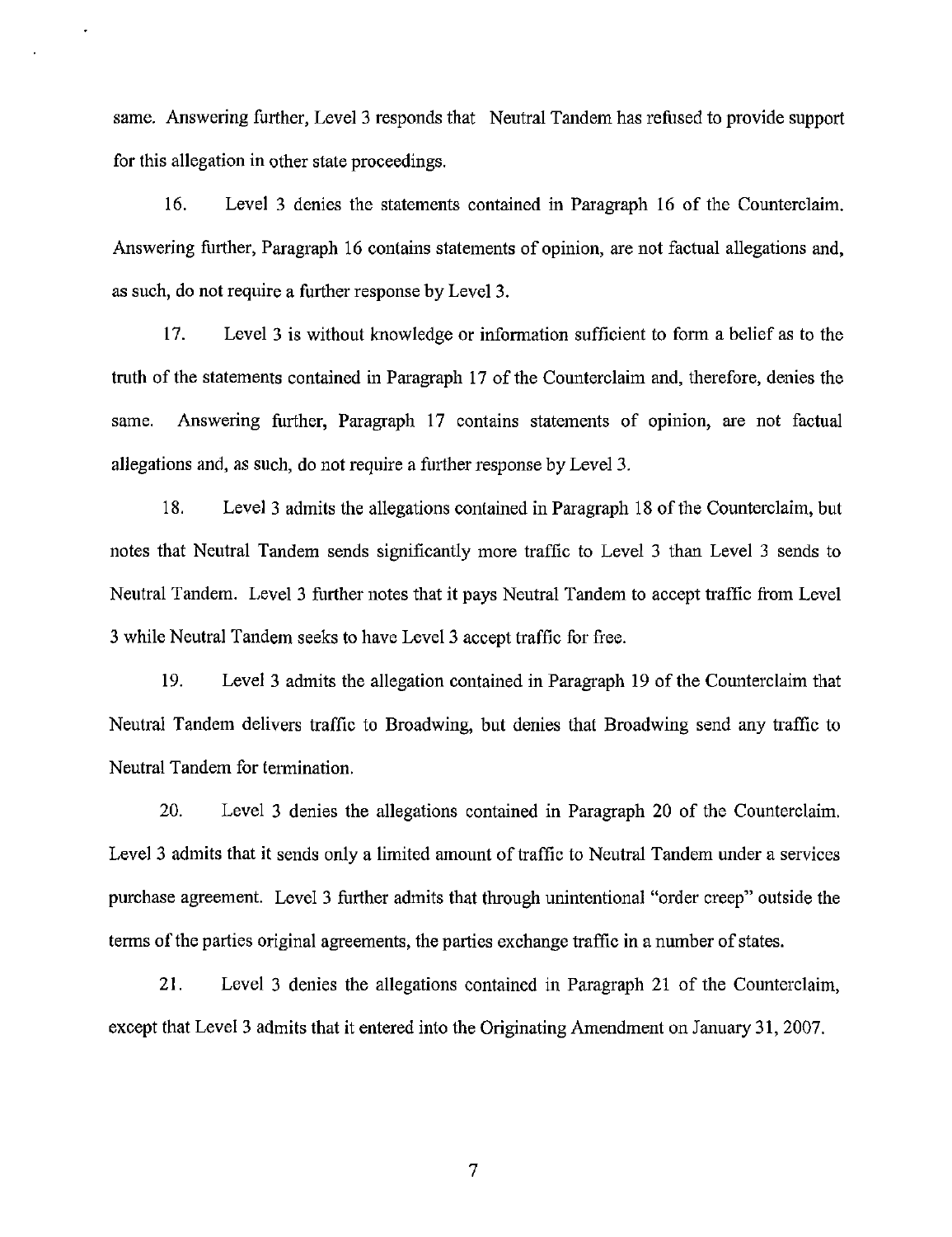22. The allegations contained in Paragraph 22 refer to a document in writing, a copy of which is attached as Exhibit 1 to the Counterclaim. That document speaks for itself, and any characterizations inconsistent with the document are hereby denied. Answering further, Level 3 denies all remaining allegations contained in Paragraph 22.

23. The allegations contained in Paragraph 23 refer to a document in writing, a copy of which is attached as Exhibit 2 to the Counterclaim. That document speaks for itself, and any characterizations inconsistent with the document are hereby denied. Answering further. Level 3 admits that neither party has sought to terminate the August of 2005 contract, which was amended on January 31, 2007, and denies all remaining allegations contained in Paragraph 23.

24. Level 3 denies the allegations contained in Paragraph 24 of the Counterclaim.

25. The allegations set forth in Paragraph 25 refer to a document in writing, a copy of which is attached as Exhibit 2 to the Counterclaim. That document speaks for itself, and any characterizations inconsistent with the document are hereby denied. Answering further. Level 3 denies all remaining allegations contained in Paragraph 25.

26. The allegations set forth in Paragraph 26 refer to a document in writing, a copy of which is attached as Exhibit 2 to the Counterclaim. That document speaks for itself, and any characterizations inconsistent with the document are hereby denied. Answering further, Level 3 denies all remaining allegations contained in Paragraph 26.

27. The allegations set forth in Paragraph 27 refer to a document in writing, a copy of which is attached as Exhibit 3 to the Counterclaim. That document speaks for itself, and any characterizations inconsistent with the document are hereby denied. Answering further, Level 3 admits that the parties have been unable to reach an agreement, but denies all remaining allegations contained in Paragraph 27.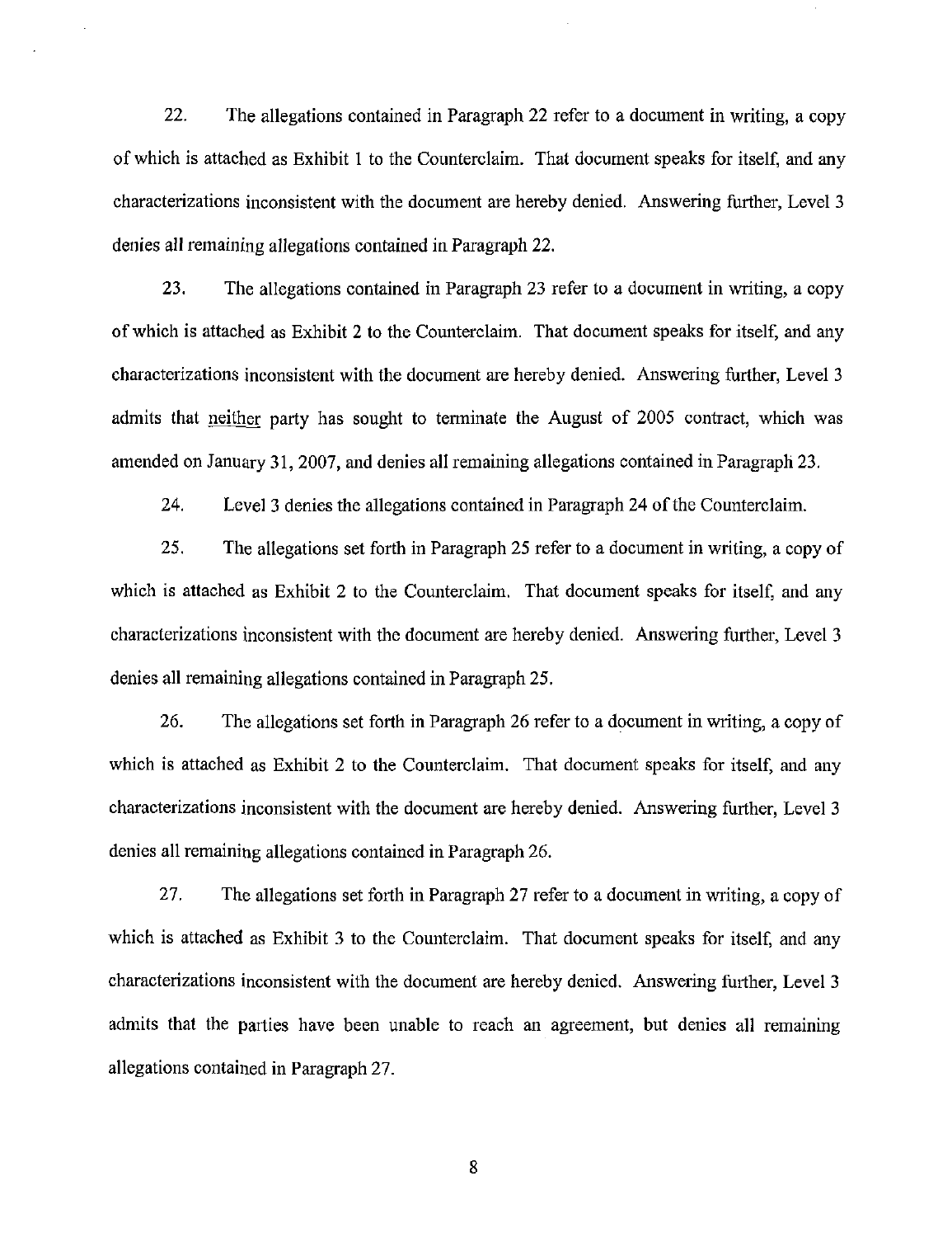28. The allegations set forth in Paragraph 28 refer to a document in writing, a copy of which is attached as Exhibit 4 to the Counterclaim. That document speaks for itself, and any characterizations inconsistent with the document are hereby denied. Answering further, Level 3 denies all remaining allegations contained in Paragraph 28.

29. The allegations set forth in Paragraph 29 refer to a document in writing, a copy of which is attached as Exhibit 5 to the Counterclaim. That document speaks for itself, and any characterizations inconsistent with the document are hereby denied. Answering further. Level 3 denies all remaining allegations contained in Paragraph 29.

30. Level 3 admits the allegation contained in Paragraph 30 of the Counterclaim.

31. The allegations set forth in Paragraph 31 refer to a document in writing, a copy of which is attached as Exhibit 1 to this Answer. That document speaks for itself, and any characterizations inconsistent with the document are hereby denied. Answering further, Level 3 denies all remaining allegations contained in Paragraph 31.

32. Level 3 admits the allegations contained in Paragraph 32 of the Counterclaim.

33. In response to Paragraph 33 of the Counterclaim, Level 3 admits only that the parties have attempted to negotiate mutually agreeable terms to maintain their traffic exchange agreements, including an in-person meefing on February 16, 2007 at Level 3's Colorado headquarters, as well as multiple telephone and email exchanges. Answering further. Level 3 denies the remaining allegations contained in Paragraph 23, and specifically denies the implied characterization that the negotiations were unilateral.

34. In response to Paragraph 34 of the Counterclaim, Level 3 admits only that the parties have been unable to reach an agreement. Answering further, Level 3 denies all remaining allegafions and statements of opinion set forth in Paragraph 34, including the mischaracterizafion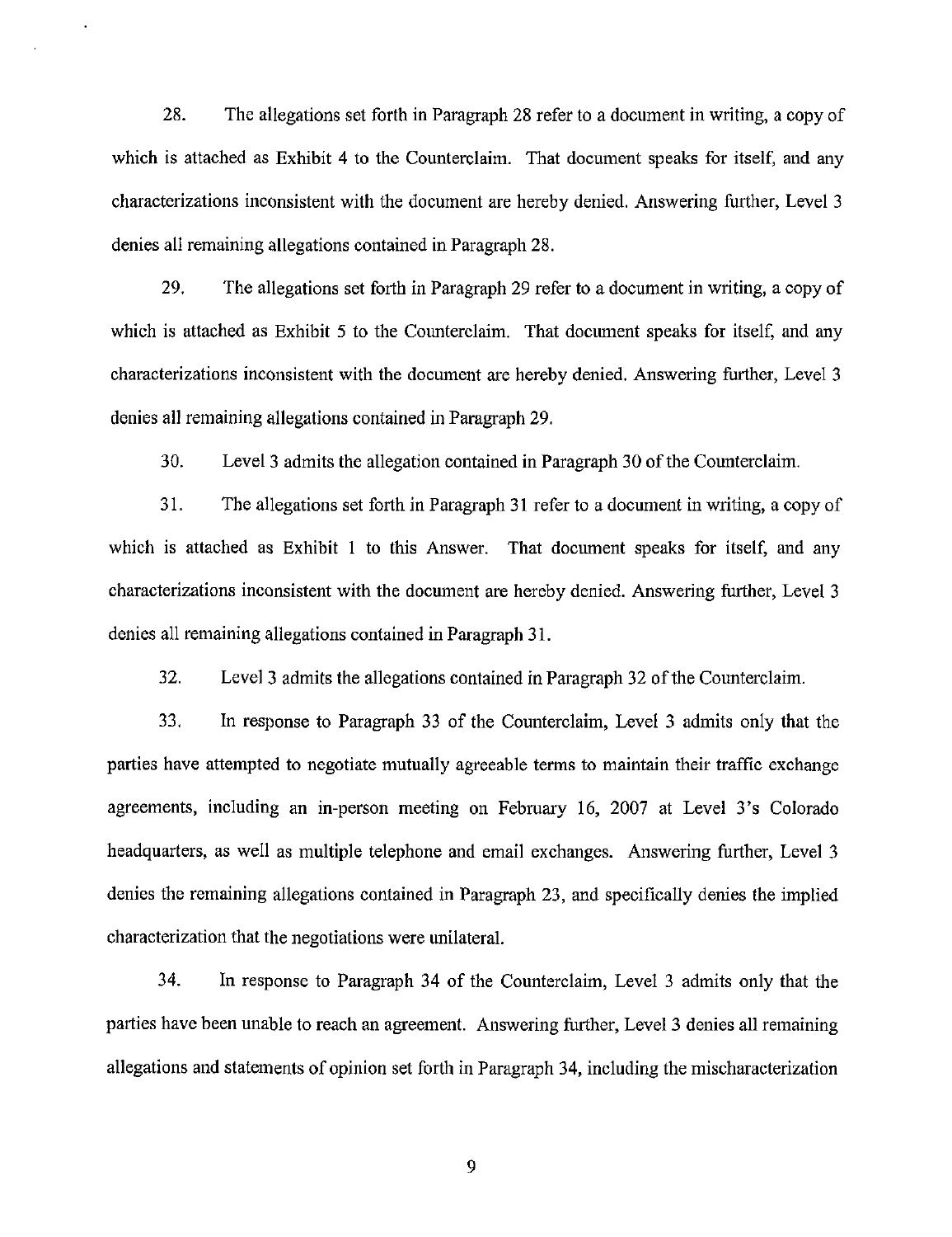of the Verified Answer filed by Level 3 in a proceeding before the California Public Utilities Commission.

35. Level 3 denies the allegations in Paragraph 35 of the Counterclaim.

36. Paragraph 36 ofthe Counterclaim references Level 3's testimony in a proceeding before the New York Public Service Commission. That testimony is part of the public record in New York and speaks for itself. Any characterization that is inconsistent with that testimony is expressly denied. Answering further, Level 3 is without knowledge or information sufficient to form a belief as to the truth of the remaining allegations contained in Paragraph 36 and, therefore, denies the same.

37. In response to Paragraph 37 of the Counterclaim, Level 3 admits only that it seeks to unwind the cancelled contractual relationship between the parties. Answering further. Level 3 denies all remaining allegations contained in Paragraph 37.

38. Paragraph 38 ofthe Counterclaim refers to written comments filed by Level 3 in a proceeding before the Federal Communications Commission ("FCC"). Those comments are a part of the public record at the FCC and speak for themselves. Any characterizations of those comments are specifically denied.

39. Paragraph 39 ofthe Counterclaim refers to written comments filed by Level 3 in a proceeding before the FCC. Those comments are a part of the public record at the FCC and speak for themselves. Any characterizations of those comments are specifically denied.

40. Paragraph 40 refers to a document in writing, a copy of which is attached as Exhibit 6 to the Counterclaim. The document speaks for itself, and any characterizations inconsistent with the document are specifically denied. Answering further. Level 3 denies all remaining allegations contained in Paragraph 40.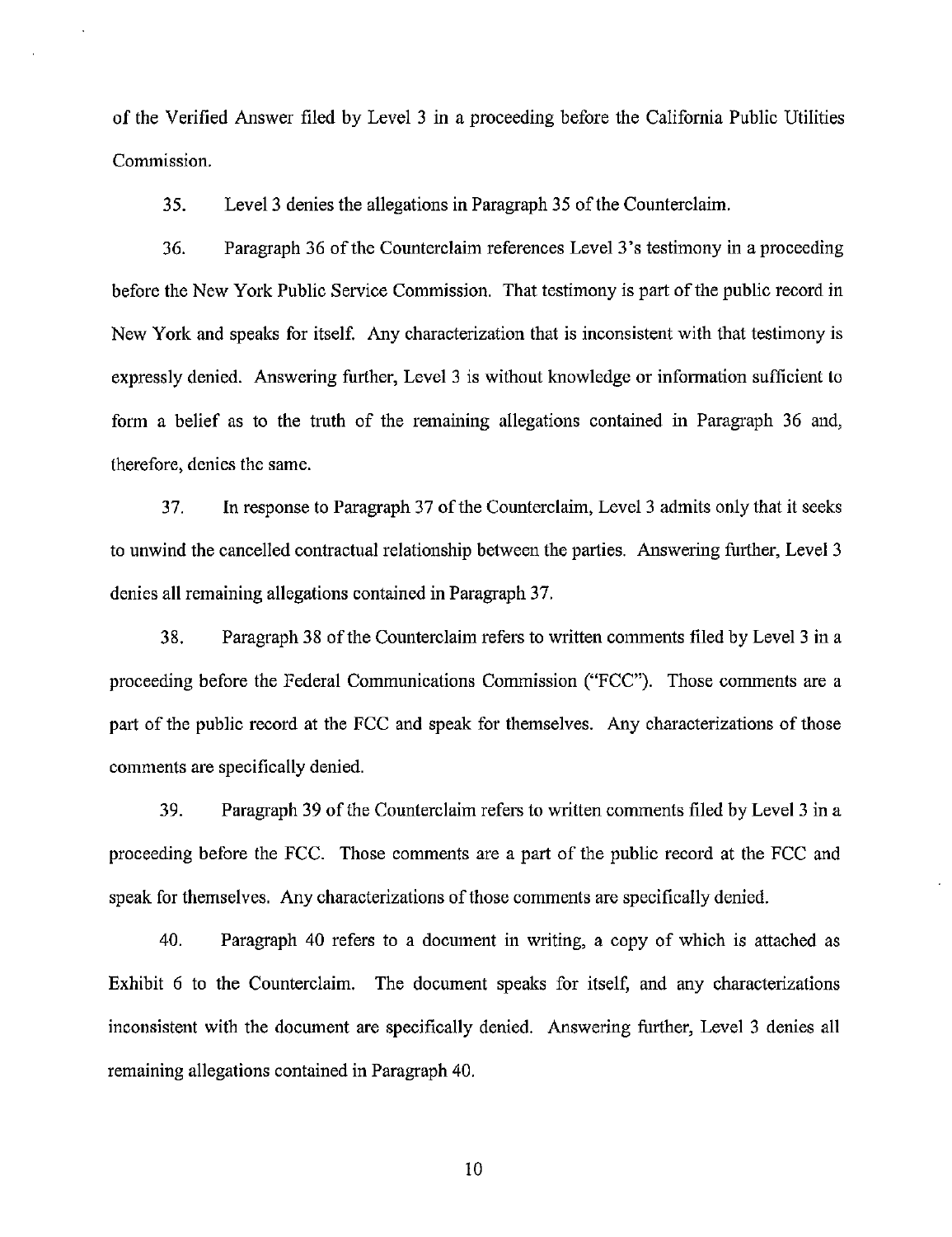41. Level 3 denies the allegations in Paragraph 41 ofthe Counterclaim. Answering further, Paragraph 41 contains statements of opinion, are not factual allegations and, as such, do not require a further response from Level 3.

42. Paragraph 42 refers to a document in writing, a copy of which is attached as Exhibit 7 to the Counterclaim. That document speaks for itself, and any characterizations inconsistent with the document are specifically denied. Answering further, Level 3 denies the remaining allegations set forth in Paragraph 42. Additionally, Paragraph 42 contains statements of opinion, are not factual allegations and, as such, do not require a further response by Level 3,

43. In response to Paragraph 43 of the Counterclaim, Level 3 admits that, on January 31, 2007, Level 3 and Neutral Tandem entered into an amendment to their August 2005 contract. Answering further. Level 3 denies that the amendment of the August 2005 contract was, in any way, related to Neutral Tandem's IPO announcement and denies all remaining allegations in Paragraph 43.

44. In response to Paragraph 44 of the Counterclaim, Level 3 admits that, on January 31, 2007, written notice was provided to Neutral Tandem that the parties' traffic exchange agreements would be terminated effective March 2, 2007. Answering further. Level 3 denies all remaining allegations set forth in Paragraph 44.

45. Level 3 denies the allegations set forth in Paragraph 45. Answering further, Paragraph 45 contains statements of opinion, are not factual allegations and, as such, do not require a further response by Level 3.

46. Level 3 admits the allegations contained in Paragraph 46 of the Counterclaim, except that the contract requiring Level 3 to terminate traffic from Neutral Tandem is no longer in effect.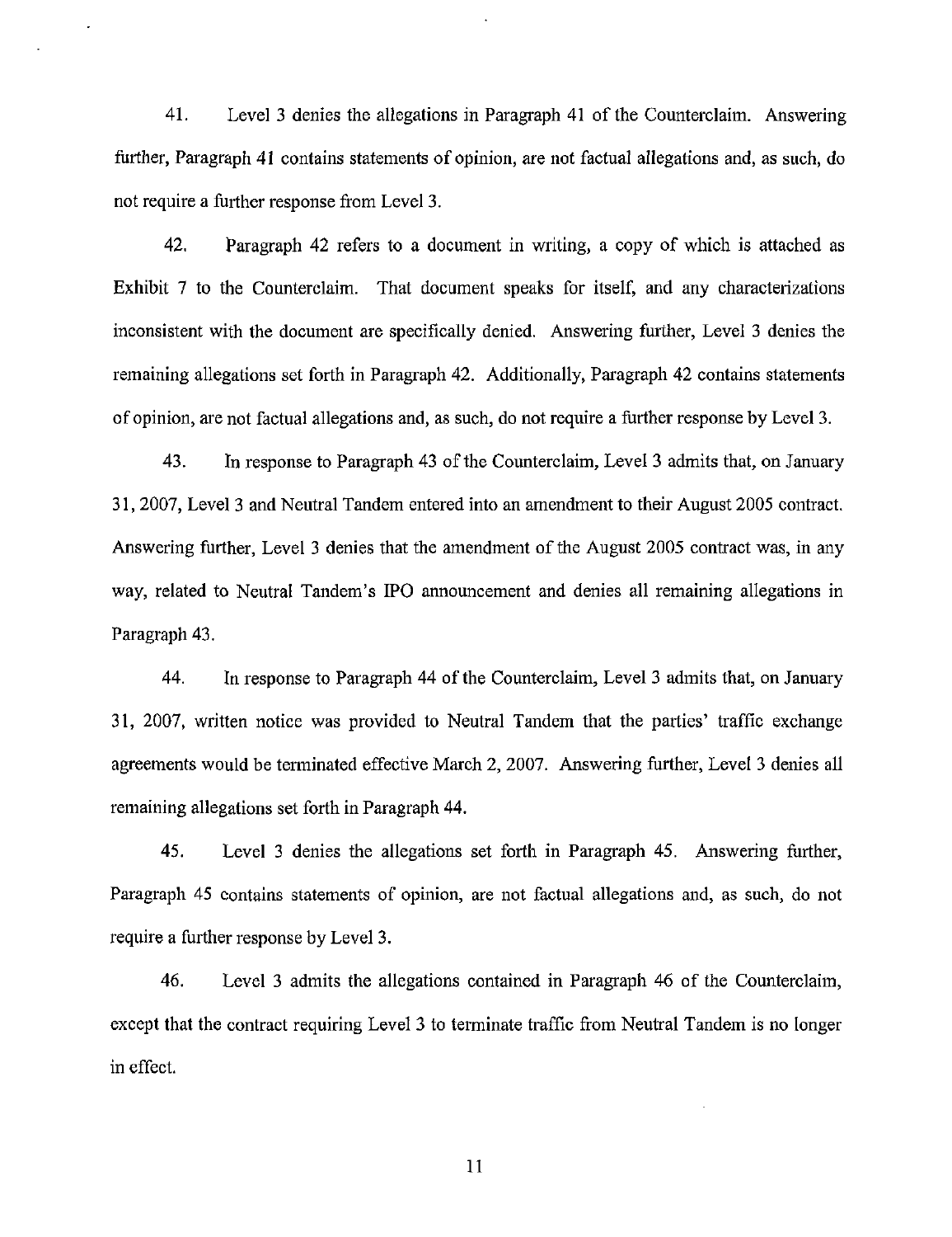47. Level 3 denies the allegations contained in Paragraph 47 of the Counterclaim. Level 3 further responds that it has not requested "reciprocal compensation" as defined under Section 251(b)(5) of the federal Telecommunications Act, but has requested that Neutral Tandem pay Level 3 reasonable compensation for accepting and terminating traffic directly from Neutral Tandem under a commercially negotiated traffic exchange agreement.

48. Level 3 denies the allegation contained in the first sentence of Paragraph 48 ofthe Counterclaim as a conclusion of law to which no response is required. Answering further, Level 3 admits that Neutral Tandem passes certain call origination information to Level 3. Level 3 denies all remaining allegations and statements of opinion contained in Paragraph 48.

49. Level 3 denies the allegations contained in Paragraph 49 of the Counterclaim. Level 3 admits only that its agreements with the ILECs are complex two-way arrangements that provide benefits flowing to both parties. Level 3's termination of transit traffic is only a minor component for which the ILEC does not directly compensate Level 3.

50. Level 3 denies the allegation set forth in Paragraph 50 of the Counterclaim as a conclusion of law to which no response is required.

51. Level 3 denies the allegations set forth in Paragraph 51 of the Counterclaim as conclusions of law to which no response is required.

52. Level 3 denies the allegations contained in Paragraph 52. Answering further, Paragraph 52 contains statements of opinion, are not factual allegations and, as such do not require a further response from Level 3.

53. Level 3 admits that Paragraph 53 of the Counterclaim quotes language appearing from a decision of the FCC. Answering further, Level 3 states that the FCC decision speaks for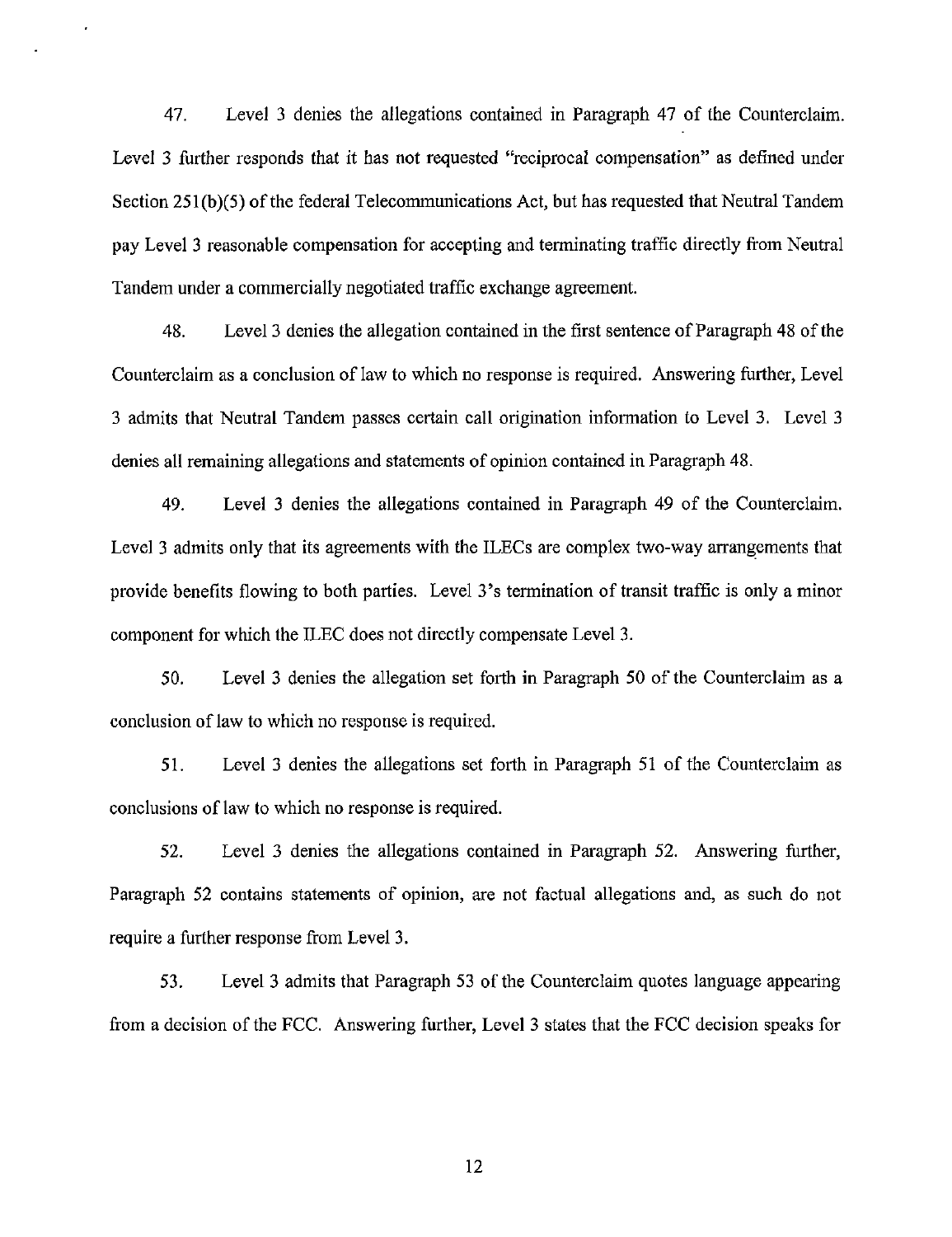itself and any characterization inconsistent with the content of that decision are specifically denied.

54. Level 3 denies the allegations set forth in Paragraph 54 of the Counterclaim. Answering further. Paragraph 54 contains statements of opinion, are not factual allegations and, as such, do not require a further response from Level 3,

55. Level 3 is without knowledge or information sufficient to form a belief as to the truth of the allegations contained in Paragraph 55 of the Counterclaim and, therefore, denies the same.

56. Level 3 admits that Paragraph 56 ofthe Counterclaim quotes language appearing in a report by the FCC. That report speaks for itself and any characterization inconsistent with the content of that decision are specifically denied.

57. Level 3 is without knowledge or information sufficient to form a belief as to the truth of the allegations contained in the first sentence of Paragraph 57 of the Counterclaim and, therefore, denies the same. Level 3 denies all other allegations set forth in Paragraph 57. Answering further, Paragraph 57 contains a statement of opinion, is not a factual allegation and, as such, does not require a further response by Level 3.

58. Level 3 denies the allegations contained in Paragraph 58 of the Counterclaim Answering further. Paragraph 58 contains statements of opinion, are not factual allegations and, as such, does not require a further response from Level 3.

59. Paragraph 59 of the Counterclaim is a statement of the relief sought by Neutral Tandem, contains no factual allegations and, as such, requires no response from Level 3.

60. Paragraph 60 of the Counterclaim is a statement of the relief sought by Neutral Tandem, contains no factual allegations and, as such, requires no response from Level 3.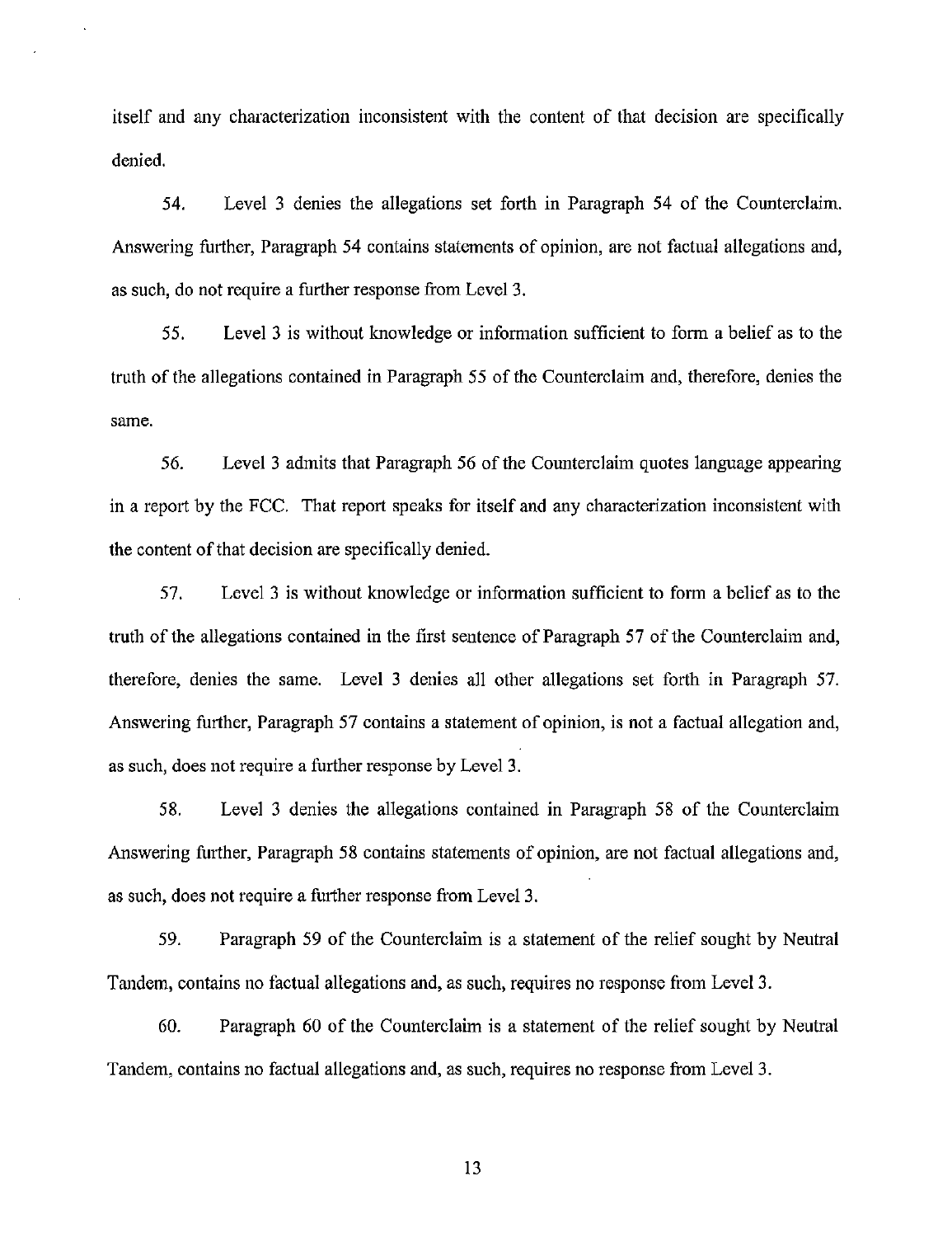61. Paragraph 61 refers to a proceeding before and a decision of the Georgia Public Service Commission, a copy of which is attached as Exhibit 9 to the Counterclaim. That decision speaks for itself and any characterizations of the decision are hereby denied. Answering further, Level 3 denies all remaining allegations contained in Paragraph 61.

62. Paragraph 62 refers to a decision ofthe Illinois Commerce Commission, a copy of which is attached as Exhibit 10 to the Counterclaim. The document speaks for itself, and any characterizations of the decision are hereby denied. Answering further. Level 3 denies all remaining allegations contained in Paragraph 62.

63. Paragraph 63 references and quotes from a document in writing, a copy of which is attached as Exhibit 11 to the Counterclaim. The document speaks for itself, and any characterizations inconsistent with the document are hereby denied. Answering further, Level 3 denies all remaining allegations contained in Paragraph 63.

64. In response to Paragraph 64 of the Counterclaim, Level 3 admits only that it initially notified Neutral Tandem and the Commission that it would no longer accept transit traffic from Neutral Tandem on or after June 25, 2007, and subsequently notified Neutral Tandem that it would charge \$.001 for traffic Neutral Tandem chose to terminate directly to Level 3 after June 25, 2007. Answering further, denies the remaining allegations contained in Paragraph 64.

65. Level is without knowledge or information sufficient to form a belief a belief as to the truth of the allegations contained in Paragraph 65 of the Counterclaim and, therefore, denies the same. Answering further, Paragraph 65 contains statements of opinion, are not factual allegations and, as such, does not require a further response from Level 3.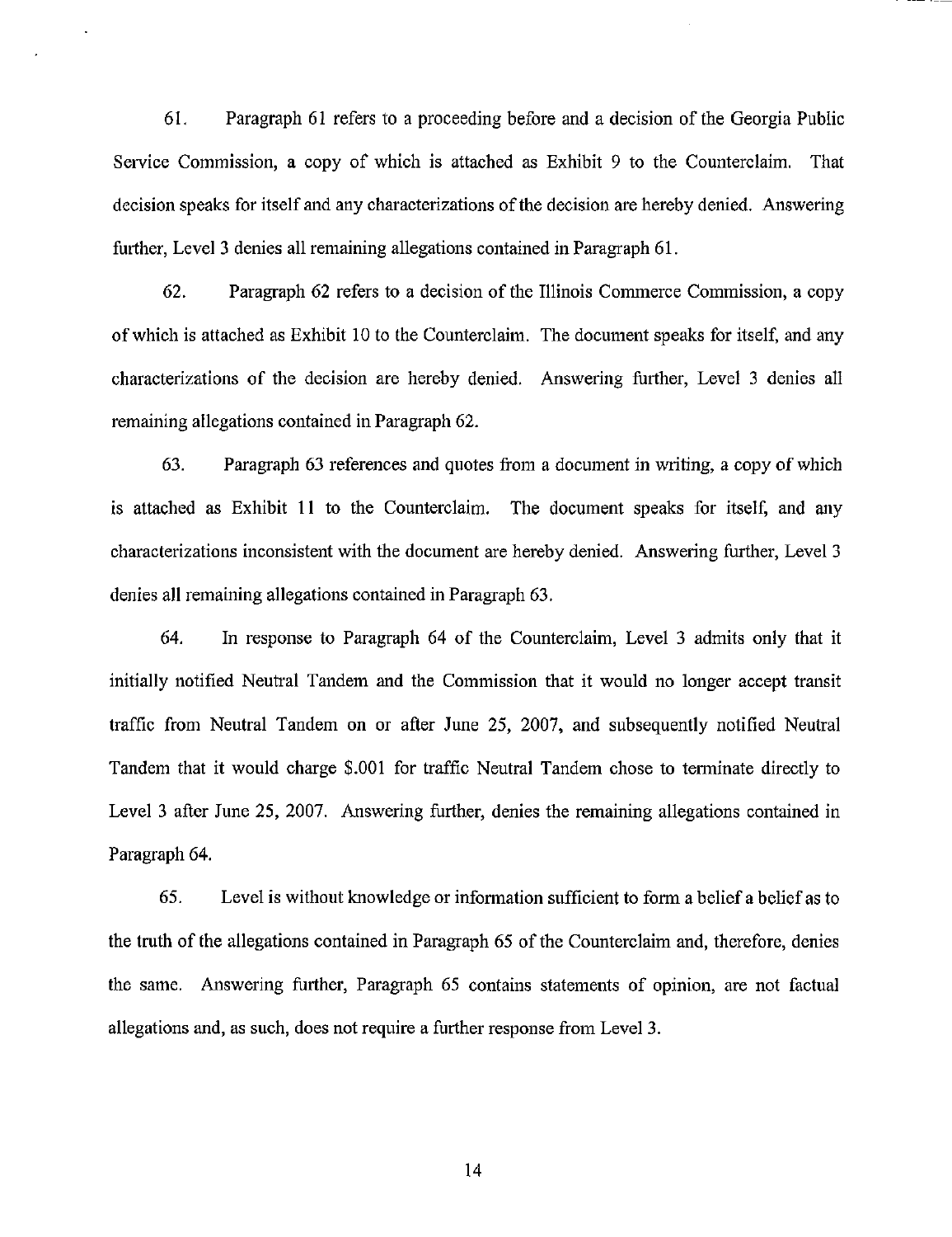66. Level 3 denies the allegations set forth in Paragraph 66 of the Counterclaim and further states that any potential call blocking would be caused by Neutral Tandem's refusal to notify its customers and failure to make any arrangements for the unwinding of its connection with Level 3. Answering further. Paragraph 66 contains statements of opinion, are not factual allegations and, as such, does not require further a response from Level 3.

67. Level 3 denies the statements contained in Paragraph 67 of the Counterclaim as either conclusions of law or statements of opinion, neither of which are factual allegations and both of which require no further response from Level 3.

68. Level 3 denies the allegations contained in Paragraph 68 of the Counterclaim as conclusions of law to which no response is required.

69. Level 3 denies the allegations contained in Paragraph 69 of the Counterclaim as conclusions of law to which no response is required.

70. Level denies the allegations set forth in Paragraph 70. Answering further. Paragraph 70 contains statements of opinion, are not factual allegations and, as such, do not require a further response from Level 3.

#### AFFIRMATIVE DEFENSE NO. 1

71. The Counterclaim fails to state a claim against Level 3 upon which relief can be granted.

#### AFFIRMATIVE DEFENSE NO. 2

72. The Counterclaim fails to state reasonable grounds for proceeding to hearing as required by Section 4905.26, O.R.C.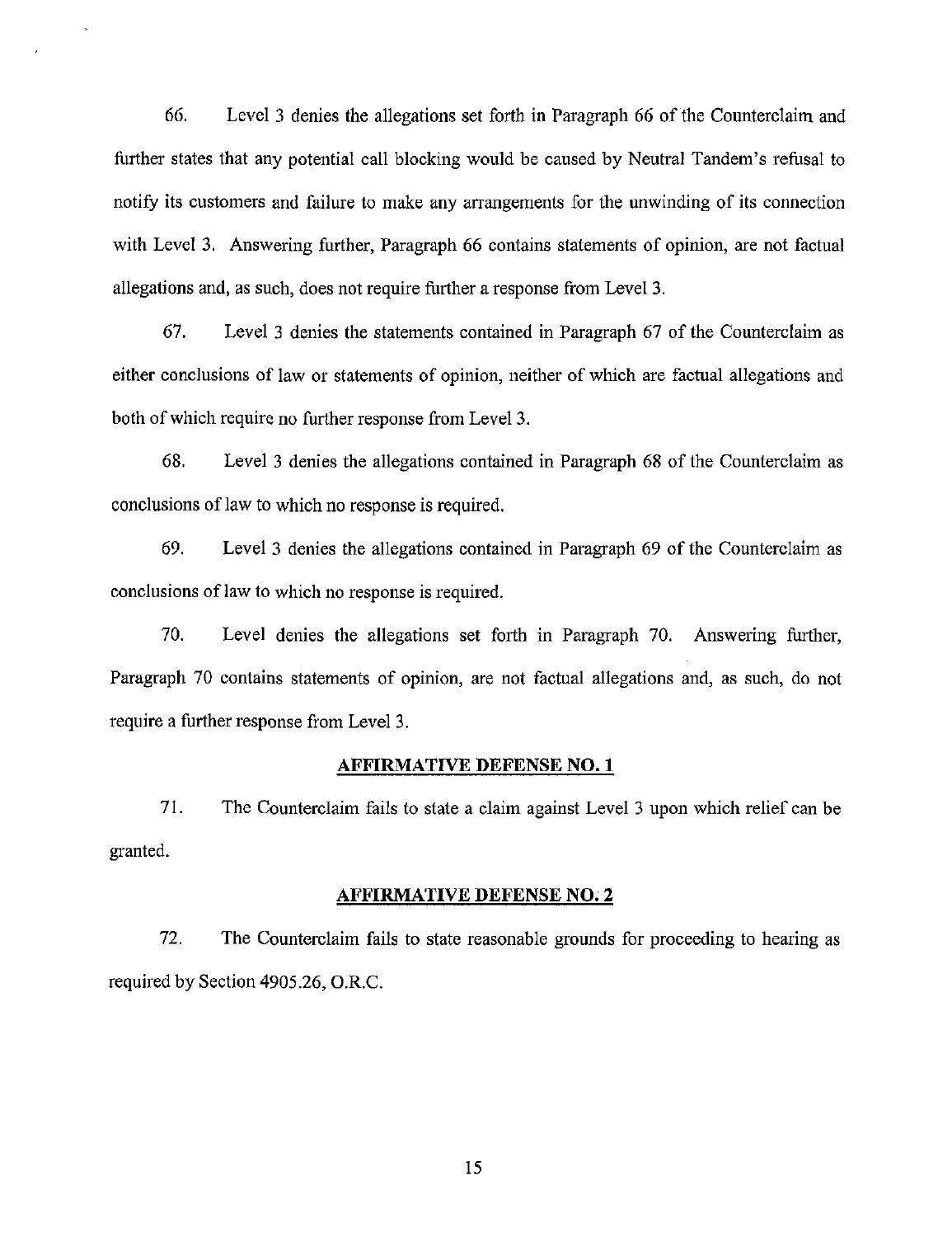WHEREFORE, Level 3 Communications, LLC and Broadwing Communications, LLC respectfully requests that the Commission enter its decision dismissing the Counterclaim and denying the relief requested therein.

Respectfully submitted,

LEVEL 3 COMMUNICATIONS, LLC

BROADWING COMMUNICATIONS, LLC

By:  $\blacksquare$ 

David A. Turano (0025819) SHOEMAKER, HOWARTH & TAYLOR, LLP 471 East Broad Street, Suite 2001 Columbus, Ohio 43215 (614)232-0426 (614) 280-9675 (fax) Email: dturano@midohio 1 [aw.com](http://aw.com)

/s/ Gregg Strumberger, per electronic authorization 07/13/07 Gregg Strumberger Regulatory Counsel 1025 Eldorado Blvd. Broomfleld, CO 80021 (720)888-1780 (720) 888-5134 (fax) Email: [gregg.strumberger@level3.com](mailto:gregg.strumberger@level3.com)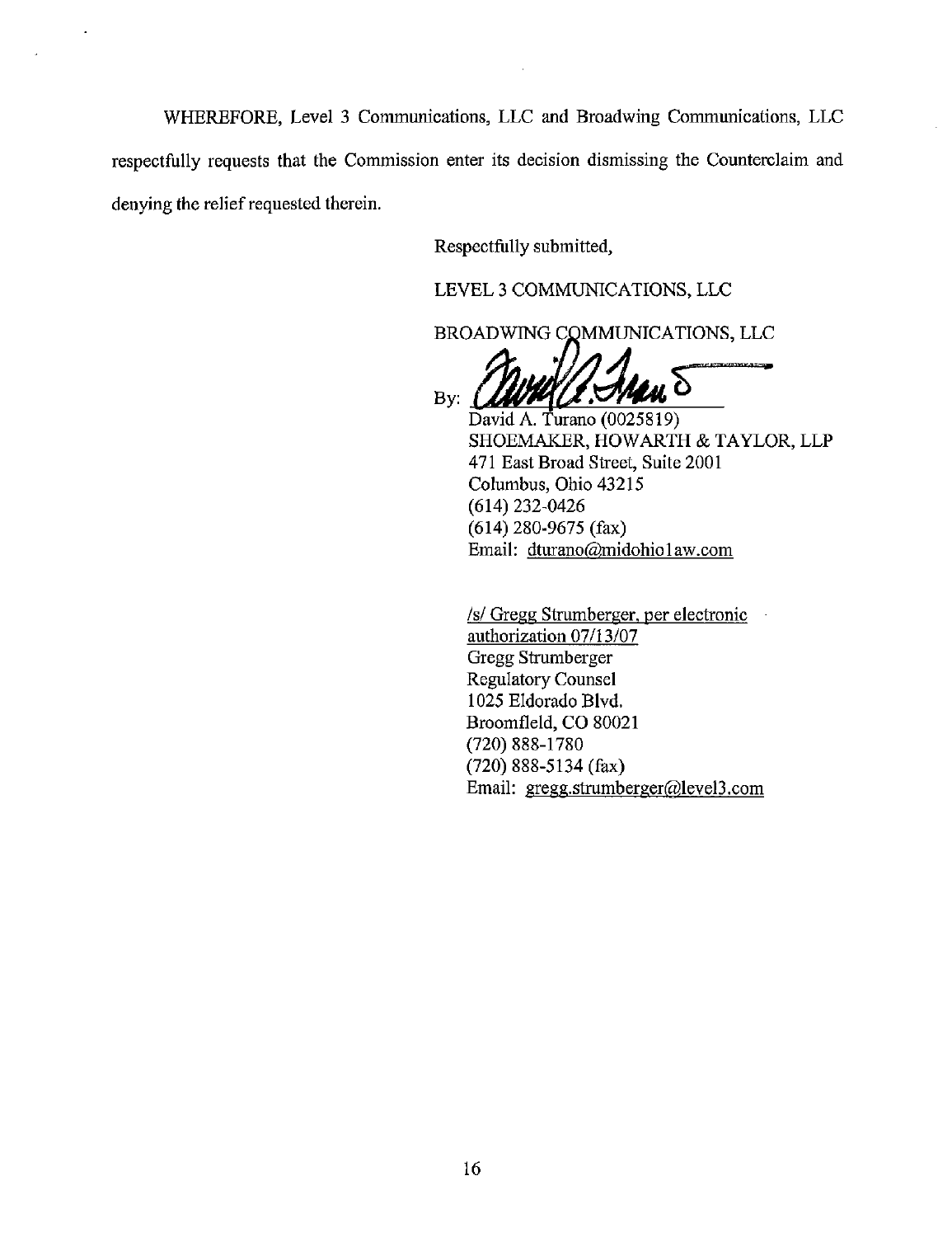#### CERTIFICATE OF SERVICE

I hereby certify that a copy of the foregoing has been served upon the following counsel and/or parties, electronically and by first-class U.S. mail, postage prepaid, this 13th day of July, 2007:

Barth E, Royer Bell & Royer Co., L.P.A. 33 South Grant Avenue Columbus, OH 43215-3900 Co-Counsel for Neutral Tandem, Inc. and Neutral Tandem-Michigan, LLC

Ronald Gavillet Executive Vice President & General Counsel Neutral Tandem, Inc. One South Wacker, Suite 200 Chicago, IL 60606 Co-Counsel for Neutral Tandem, Inc. and Neutral Tandem-Michigan, LLC

John R. Harrington Jenner & Block LLP 330 N. Wabash Avenue, Suite 4700 Chicago, IL 60611 Co-Counsel for Neutral Tandem, Inc. and Neutral Tandem-Michigan, LLC

With C. Fran 5

David A. Turano (0025819)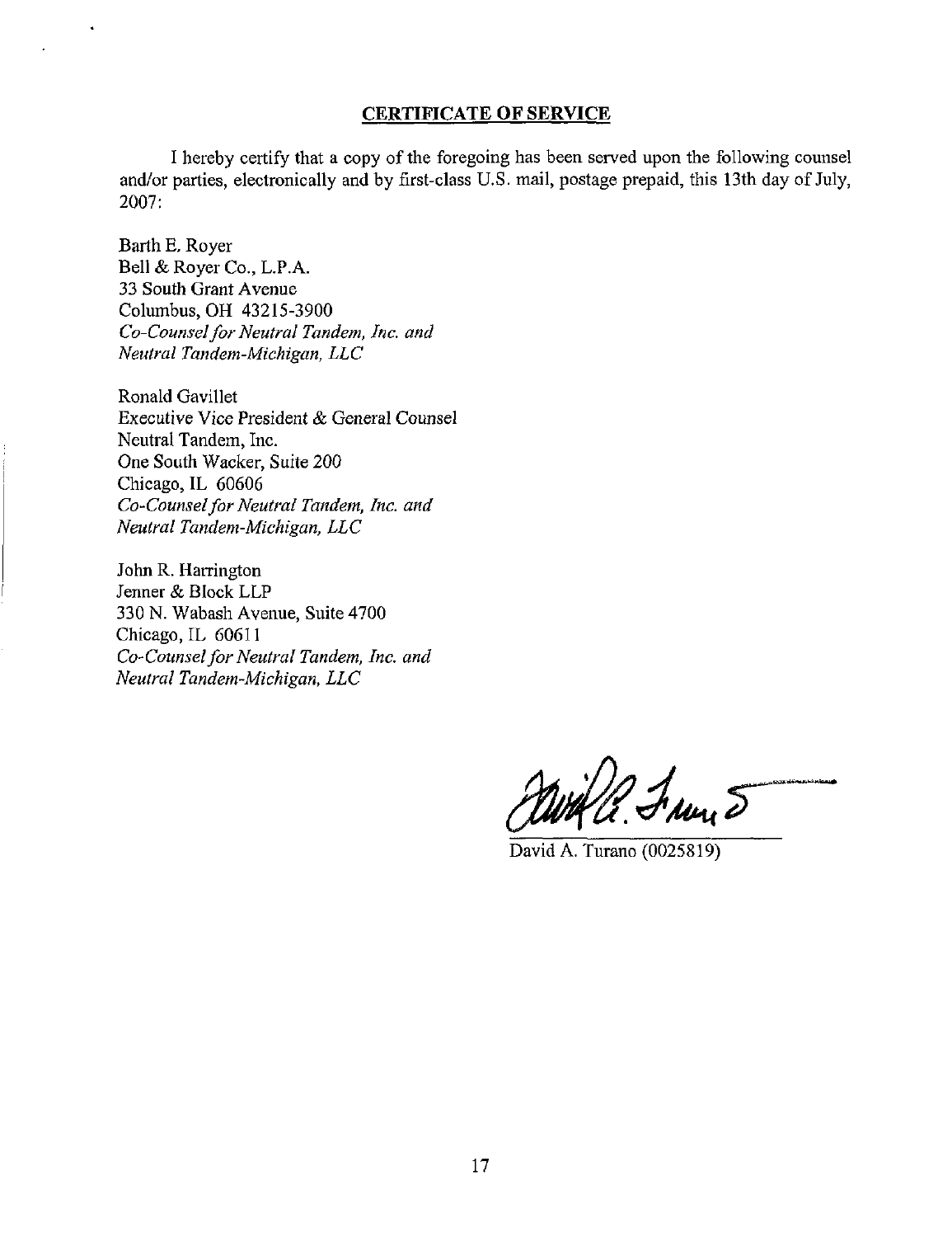Case No, 07-668-TP-CSS (Answer to Counterclaim)

 $\bar{\mathbf{r}}$ 

 $\bar{z}$ 

# EXHIBIT 1

 $\bar{z}$ 

 $\mathcal{L}^{\mathcal{L}}$ 

 $\bullet$ 

 $\mathcal{L}^{\text{max}}_{\text{max}}$  and  $\mathcal{L}^{\text{max}}_{\text{max}}$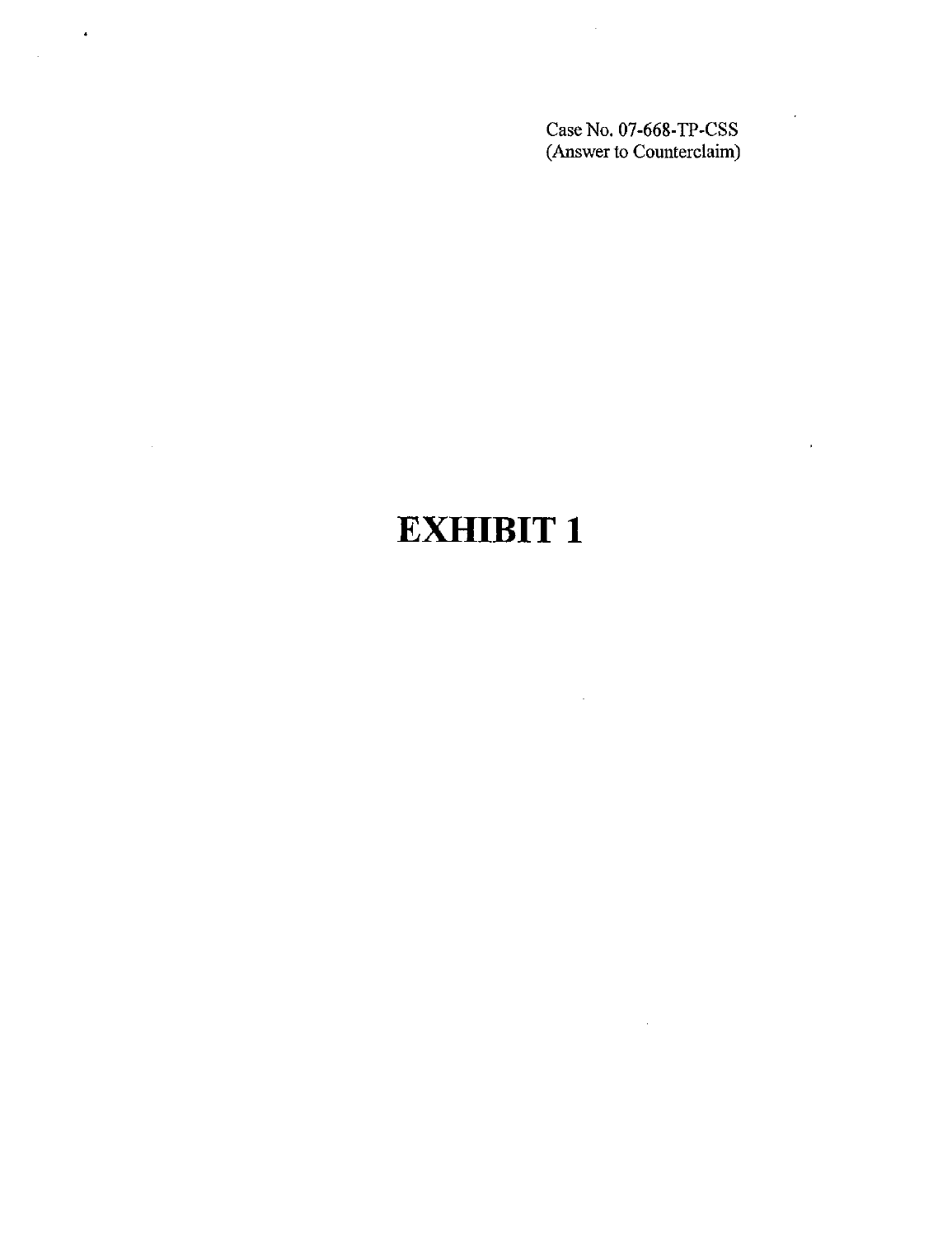

May 8, 2007

Mr. Rian Wren Mr. Surendra Saboo Chief Executive Officer Chief Financial Officer Neutral Tandem, Inc. Neutral Tandem, Inc. One South Wacker, Suite 200 One South Wacker, Suite 200 Chicago, II 60606 Chicago. IL 60606

RE: Termination of Transit Traffic Delivered to Level 3 Communications, LLC ("Level 3")

Dear Sirs:

On January 30 and on February 14,2007, Level 3 advised Neutral Tandem, Inc. ("Neutral Tandem") of the lawful termination of 2 agreements between Level 3 and Neutral Tandem which contained economic and other terms for Level 3's termination of Neutral Tandem transit traffic. Each agreement was terminable on 30 days' notice. Notwithstanding the termination provisions of each agreement, Level 3 unilaterally decided to continue to accept and terminate Neutral Tandem's transit traffic until June 25,2007, so as to permit Neutral Tandem to notify its customers ofthe discontinuance of traffic routing to Level 3 via Neutral Tandem. Neutral Tandem had nearly 6 months to prepare for, plan and complete any activities relating to the termination of our previous business arrangements.

Since that time. Neutral Tandem has admitted that it has taken no such steps. Further, it appears from Neutral Tandem's conduct that it does not intend to take any actions to migrate traffic or otherwise to perform steps to prepare its customers for their ability to terminate traffic to Level 3. Instead, Neutral Tandem's sole strategy has been to sue Level 3 to compel continued delivery of service by Level 3.

This letter is to advise you that, commencing on June 25,2007, if and to the extent that Neutral Tandem, Inc. ("Neutral Tandem") elects to deliver transit traffic to Level 3 for termination, and if Level 3 elects to terminate such traffic on Neutral Tandem's behalf. Level 3 will charge Neutral Tandem at a rate of \$0,001 per minute terminated. Level 3 reserves all other rights available to it under applicable law, including the right to terminate the acceptance and delivery of Neutral Tandem's transit traffic.

The nationwide rate that we propose, on a blended basis, represents a significant discount to the ILEC transit rates otherwise available to Neutral Tandem or its customers. In addition, we note that Neutral Tandem will be able to recover these fees from the originating carrier pursuant to terms and conditions in Neutral Tandem's relevant state tariffs or the Master Services Agreement